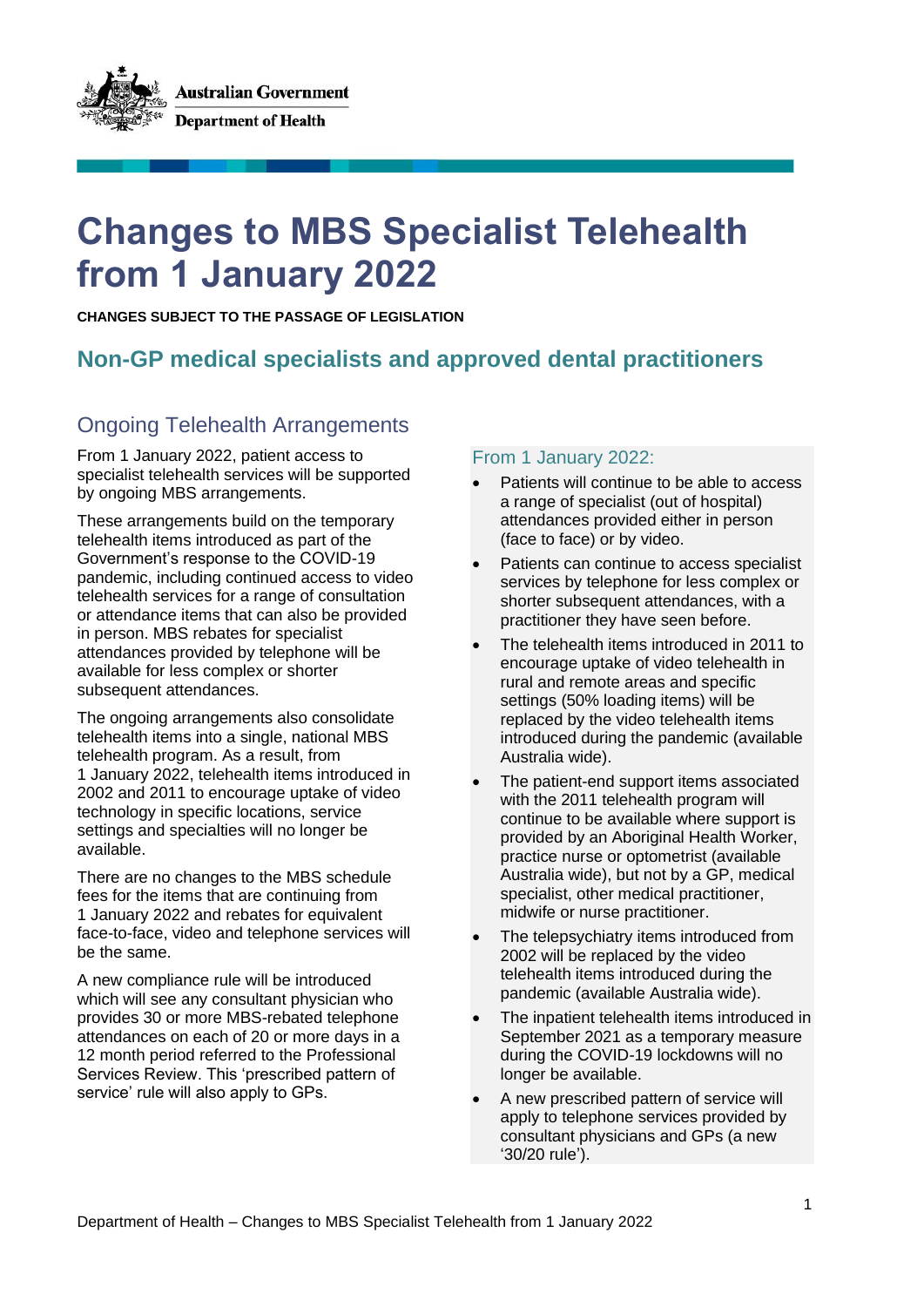# What MBS items are changing?

- Table 1 provides a list of the specialist telehealth items that will apply from 1 January 2022. The existing telephone items that will no longer apply from 1 January 2022 are also shown (marked in strikeout for information).
- Table 2 provides a list of the other telehealth items that will be replaced by the ongoing telehealth arrangements and will no longer be available from 1 January 2022.

# Further Information

Further information on these changes, including the updated MBS item descriptors, will be published on factsheets page of the MBS Online website.

## Table 1 - MBS specialist telehealth items available from 1 January 2022

| Telehealth items continuing from 1 January 2022   |                     |
|---------------------------------------------------|---------------------|
| Telephone items not available from 1 January 2022 | Marked in strikeout |

#### **Specialist services**

| <b>Service</b>                    | <b>Equivalent</b><br>face to<br>face item | Video item | <b>Telephone</b><br>item |
|-----------------------------------|-------------------------------------------|------------|--------------------------|
| Specialist. Initial attendance    | 104                                       | 91822      | 91832                    |
| Specialist. Subsequent attendance | 105                                       | 91823      | 91833                    |

*Specialist telehealth services (91822, 91823 and 91833) can be billed by all specialities that can currently bill MBS items 104 and 105 or equivalent MBS items. This includes sports and exercise medicine and occupational and environmental health medicine specialists.*

## **Consultant Physician services**

| <b>Service</b>                                                                                                                                         | <b>Equivalent</b><br>face to<br>face item | <b>Video item</b> | <b>Telephone</b><br>item |
|--------------------------------------------------------------------------------------------------------------------------------------------------------|-------------------------------------------|-------------------|--------------------------|
| Consultant physician. Initial attendance                                                                                                               | 110                                       | 91824*            | 91834                    |
| Consultant physician. Subsequent<br>attendance                                                                                                         | 116                                       | 91825*            | 91835                    |
| Consultant physician. Minor attendance                                                                                                                 | 119                                       | 91826*            | 91836*                   |
| Consultant physician. Initial assessment,<br>patient with at least 2 morbidities,<br>prepare a treatment and management<br>plan, at least 45 minutes   | 132                                       | 92422**           | 92431                    |
| Consultant physician, Subsequent<br>assessment, patient with at least 2<br>morbidities, review a treatment and<br>management plan, at least 20 minutes | 133                                       | 92423**           |                          |

*\* Consultant physician telehealth services (91824, 91825, 91826 and 91836) can be billed by all specialities that can currently bill MBS items 110, 116 and 119 or equivalent MBS items. This includes pain and palliative medicine, sexual health medicine and addiction medicine.*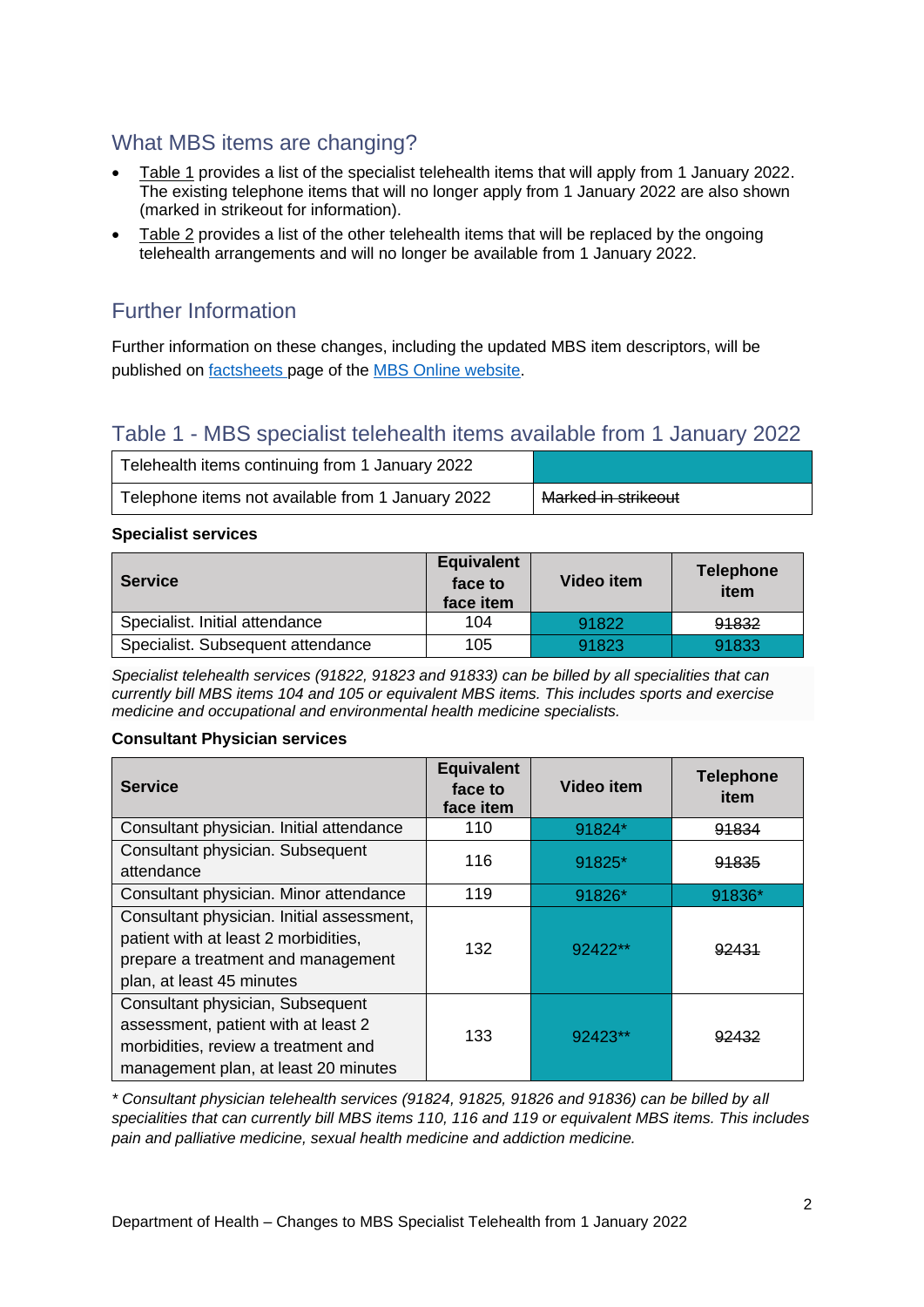*\*\* Consultant physician telehealth services to prepare and review a management plan (92422 and 92423) can be billed by all physicians that can currently bill MBS items 132 and 133 or equivalent MBS items. This includes sexual health medicine, addiction medicine and paediatricians.*

#### **Specialist and Consultant Physician services**

| <b>Service</b>                                                                                                                                    | <b>Equivalent</b><br>face to face<br>item | Video item | <b>Telephone</b><br>item |
|---------------------------------------------------------------------------------------------------------------------------------------------------|-------------------------------------------|------------|--------------------------|
| Specialist or consultant physician early<br>intervention services for children with<br>autism, pervasive developmental<br>disorder, or disability | 137                                       | 92141      | 92144                    |

*Specialists and consultant physician services for early intervention for children with pervasive developmental disorder (92141) can be billed by specialists and consultant physicians that are able to MBS item 137.*

#### **Geriatrician services**

| <b>Service</b>                                                                                                 | <b>Equivalent</b><br>face to face<br>item | <b>Video item</b> | <b>Telephone</b><br>item |
|----------------------------------------------------------------------------------------------------------------|-------------------------------------------|-------------------|--------------------------|
| Geriatrician, prepare an assessment and<br>management plan, patient at least 65<br>years, more than 60 minutes | 141                                       | 92623             | 92628                    |
| Geriatrician, review a management plan,<br>more than 30 minutes                                                | 143                                       | 92624             | 92629                    |

#### **Consultant Psychiatrist services**

| <b>Service</b>                                                                                                                                                                    | <b>Equivalent</b><br>face to face<br>item | <b>Video item</b> | <b>Telephone</b><br>item |
|-----------------------------------------------------------------------------------------------------------------------------------------------------------------------------------|-------------------------------------------|-------------------|--------------------------|
| Consultant psychiatrist. Consultation, not<br>more than 15 minutes                                                                                                                | 300                                       | 91827             | 91837*                   |
| Consultant psychiatrist. Consultation, 15<br>to 30 minutes                                                                                                                        | 302                                       | 91828             | 91838*                   |
| Consultant psychiatrist. Consultation, 30<br>to 45 minutes                                                                                                                        | 304                                       | 91829             | 91839*                   |
| Consultant psychiatrist. Consultation, 45<br>to 75 minutes                                                                                                                        | 306                                       | 91830             | 91840                    |
| Consultant psychiatrist. Consultation,<br>more than 75 minutes                                                                                                                    | 308                                       | 91831             | 91841                    |
| Consultant psychiatrist, prepare a<br>treatment and management plan, patient<br>under 13 years with autism or another<br>pervasive developmental disorder, at<br>least 45 minutes | 289                                       | 92434             | 92474                    |
| Consultant psychiatrist, prepare a<br>management plan, more than 45 minutes                                                                                                       | 291                                       | 92435             | 92475                    |
| Consultant psychiatrist, review<br>management plan, 30 to 45 minutes                                                                                                              | 293                                       | 92436             | 92476                    |
| Consultant psychiatrist, attendance, new<br>patient (or has not received attendance                                                                                               | 296                                       | 92437             | 92477                    |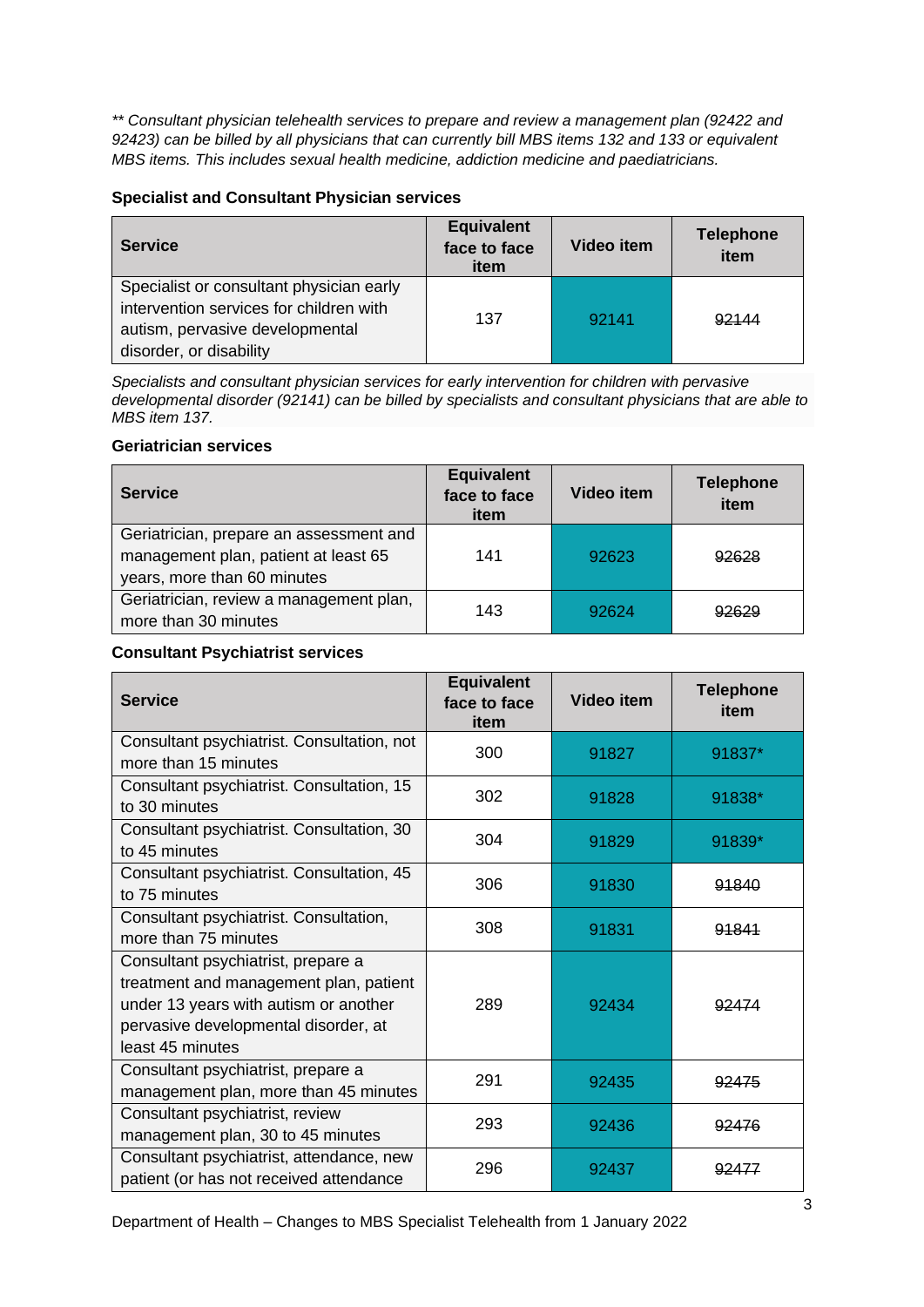| <b>Service</b>                                                                                                                                                                                              | <b>Equivalent</b><br>face to face<br>item | <b>Video item</b> | <b>Telephone</b><br>item |
|-------------------------------------------------------------------------------------------------------------------------------------------------------------------------------------------------------------|-------------------------------------------|-------------------|--------------------------|
| in preceding 24 months), more than 45<br>minutes                                                                                                                                                            |                                           |                   |                          |
| Consultant psychiatrist, interview of a<br>person other than patient, in the course<br>of initial diagnostic evaluation of patient,<br>20 to 45 minutes                                                     | 348                                       | 92458             | 92498                    |
| Consultant psychiatrist, interview of a<br>person other than patient, in the course<br>of initial diagnostic evaluation of patient,<br>45 minutes or more                                                   | 350                                       | 92459             | 92499                    |
| Consultant psychiatrist, interview of a<br>person other than patient, in the course<br>of continuing management of patient, not<br>less than 20 minutes, not exceeding 4<br>attendances per calendar year   | 352                                       | 92460             | 92500                    |
| Consultant psychiatrist, group<br>psychotherapy, at least 1 hour, involving<br>group of 2 to 9 unrelated patients or a<br>family group of more than 3 patients,<br>each referred to consultant psychiatrist | 342                                       | 92455             | 92495                    |
| Consultant psychiatrist, group<br>psychotherapy, at least 1 hour, involving<br>family group of 3 patients, each referred<br>to consultant psychiatrist                                                      | 344                                       | 92456             | 92496                    |
| Consultant psychiatrist, group<br>psychotherapy, at least 1 hour, involving<br>family group of 2 patients, each referred<br>to consultant psychiatrist                                                      | 346                                       | 92457             | 92497                    |
| Consultant psychiatrist, prepare an<br>eating disorder treatment and<br>management plan, more than 45 minutes                                                                                               | 90260                                     | 92162             | 92166                    |
| Consultant psychiatrist, to review an<br>eating disorder plan, more than 30<br>minutes                                                                                                                      | 90266                                     | 92172             | 92178                    |

*\* Minor changes will be made to these items as they will not be able to be billed for a new patient.*

## **Paediatrician services**

| <b>Service</b>                                                                                                            | <b>Equivalent</b><br>face to face<br>item | Video item | <b>Telephone</b><br>item |
|---------------------------------------------------------------------------------------------------------------------------|-------------------------------------------|------------|--------------------------|
| Paediatrician early intervention services<br>for children with autism, pervasive<br>developmental disorder, or disability | 135                                       | 92140      | 92143                    |
| Paediatrician, prepare an eating disorder<br>treatment and management plan, more<br>than 45 minutes                       | 90261                                     | 92163      | 92167                    |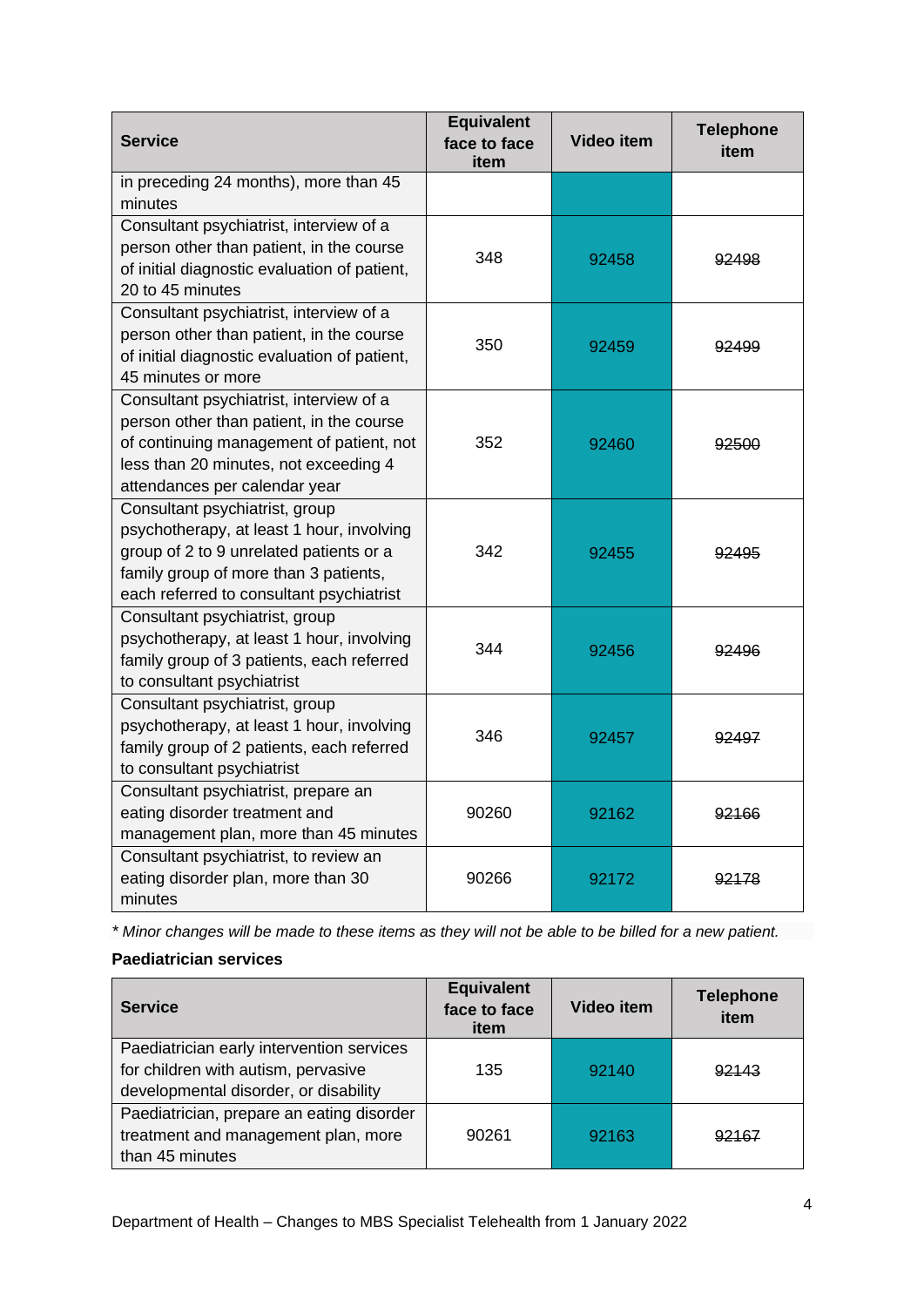| Service                                                                   | <b>Equivalent</b><br>face to face<br>item | Video item | <b>Telephone</b><br>item |
|---------------------------------------------------------------------------|-------------------------------------------|------------|--------------------------|
| Paediatrician, to review an eating<br>disorder plan, more than 30 minutes | 90267                                     | 92173      | 92179                    |

## **Public Health Physician services**

| <b>Service</b>                                                       | <b>Equivalent</b><br>face to face<br>item | Video item | <b>Telephone</b><br>item |
|----------------------------------------------------------------------|-------------------------------------------|------------|--------------------------|
| Public health physician, level A<br>attendance                       | 410                                       | 92513      | 92521                    |
| Public health physician, level B<br>attendance, less than 20 minutes | 411                                       | 92514      | 92522                    |
| Public health physician, level C<br>attendance, at least 20 minutes  | 412                                       | 92515      | 92523                    |
| Public health physician, level D<br>attendance, at least 40 minutes  | 413                                       | 92516      |                          |

## **Neurosurgery attendances**

| <b>Service</b>                                               | <b>Equivalent</b><br>face to face<br>item | Video item | <b>Telephone</b><br>item |
|--------------------------------------------------------------|-------------------------------------------|------------|--------------------------|
| Neurosurgeon, initial attendance                             | 6007                                      | 92610      | 92617                    |
| Neurosurgeon, minor attendance                               | 6009                                      | 92611      | 92618                    |
| Neurosurgeon, subsequent attendance,<br>15 to 30 minutes     | 6011                                      | 92612      | 92619                    |
| Neurosurgeon, subsequent attendance,<br>30 to 45 minutes     | 6013                                      | 92613      | 92620                    |
| Neurosurgeon, subsequent attendance,<br>more than 45 minutes | 6015                                      | 92614      | <u>02621</u>             |

## **Anaesthesia Attendances**

| <b>Service</b>                                                | <b>Equivalent</b><br>face to face<br>item | Video item | <b>Telephone</b><br>item |
|---------------------------------------------------------------|-------------------------------------------|------------|--------------------------|
| Anaesthetist, professional attendance,<br>advanced or complex | 17615                                     | 92701      | 92712                    |

### **Approved Oral and Maxillofacial Surgery Attendances**

| <b>Service</b>                                                                      | <b>Equivalent</b><br>face to face<br>item | Video item | <b>Telephone</b><br>item |
|-------------------------------------------------------------------------------------|-------------------------------------------|------------|--------------------------|
| Dental practitioner (oral and maxillofacial<br>surgery only), initial attendance    | 51700                                     | 54001      | 54003                    |
| Dental practitioner (oral and maxillofacial<br>surgery only), subsequent attendance | 51703                                     | 54002      | 54004                    |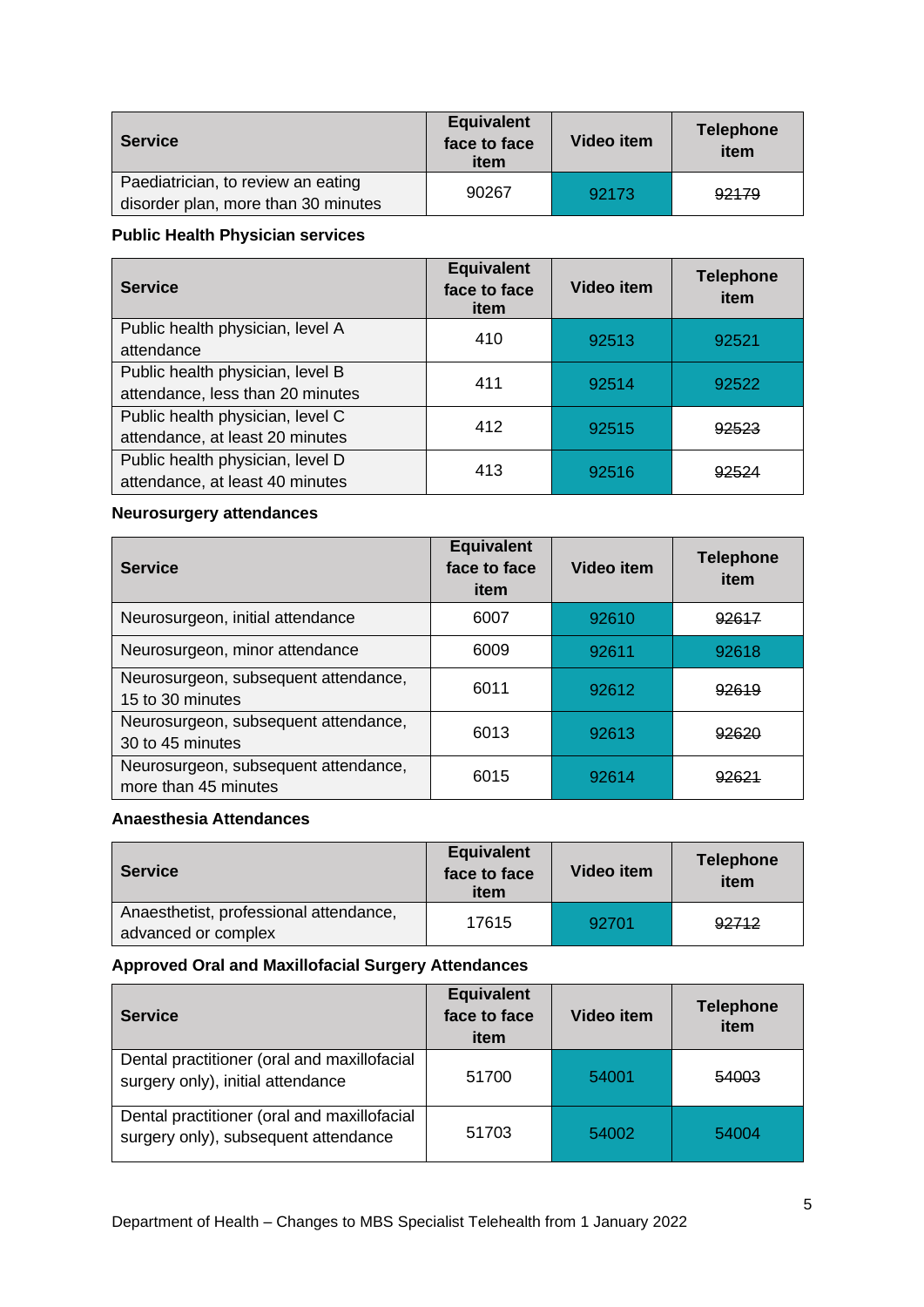## **Obstetricians, GPs, Midwives, Nurses or Aboriginal and Torres Strait Islander Health Practitioner Services**

| <b>Service</b>                                                                                                                                                                                              | <b>Equivalent</b><br>face to face<br>item | Video item | <b>Telephone</b><br>item |
|-------------------------------------------------------------------------------------------------------------------------------------------------------------------------------------------------------------|-------------------------------------------|------------|--------------------------|
| Antenatal service provided by a Nurse,<br>Midwife or an Aboriginal and Torres<br>Strait Islander health practitioner on<br>behalf of and under the supervision of a<br>medical practitioner                 | 16400                                     | 91850      | 91855                    |
| Postnatal attendance by an obstetrician<br>or GP                                                                                                                                                            | 16407                                     | 91851      | 91856                    |
| Postnatal attendance by:<br>(i) a midwife (on behalf of and under the<br>supervision of the medical practitioner<br>who attended the birth); or<br>(ii) an obstetrician; or<br>(iii) a general practitioner | 16408                                     | 91852      | 91857                    |
| Antenatal attendance                                                                                                                                                                                        | 16500                                     | 91853      | 91858                    |

*GPs and OMPs working in general practice can only perform a telehealth or telephone service where they have an established clinical relationship with the patient.*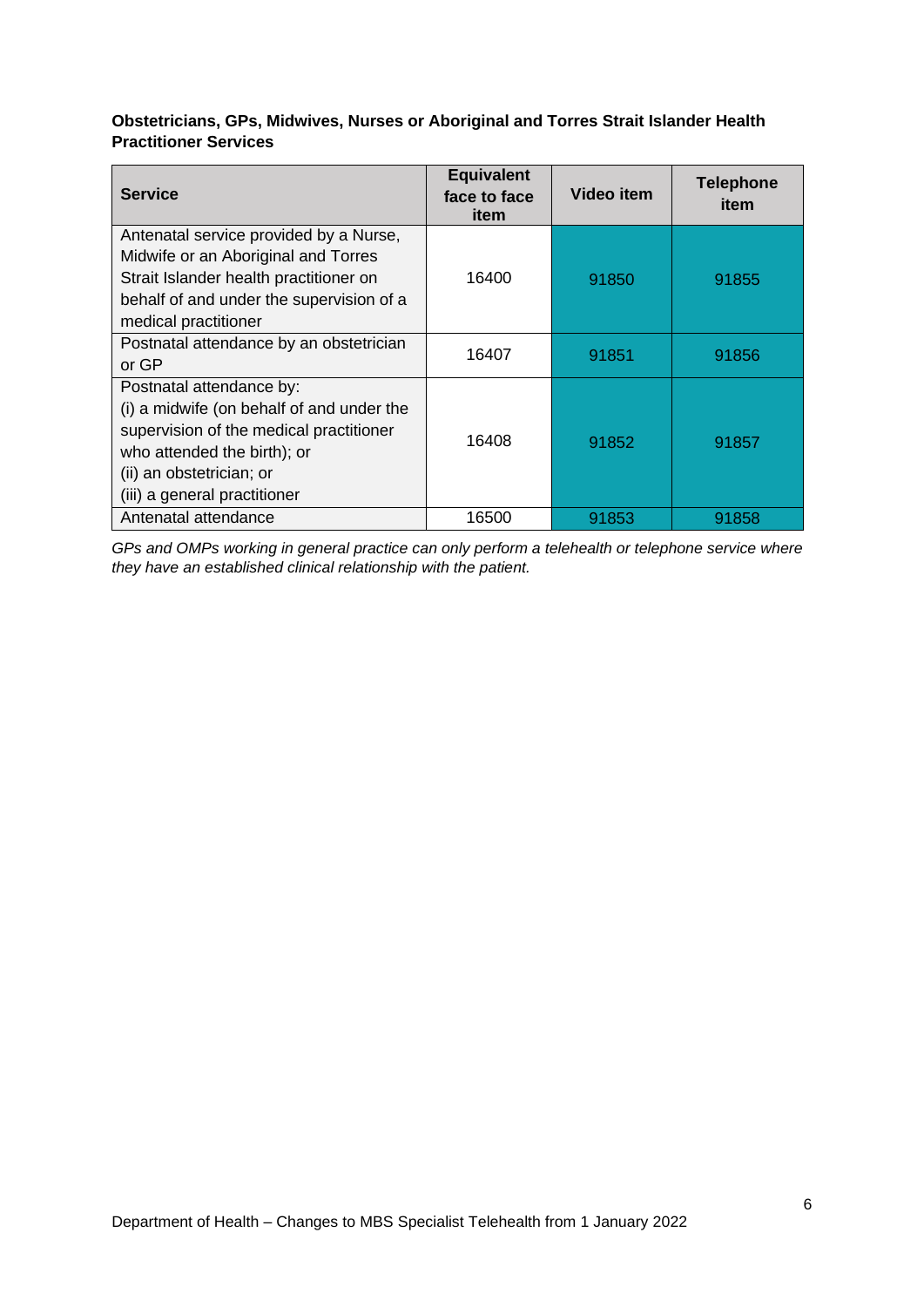# Table 2 - MBS telehealth items no longer available from 1 January 2022

| <b>Specialty</b>               | <b>Items no longer available</b>                                                      |
|--------------------------------|---------------------------------------------------------------------------------------|
| <b>Specialists</b>             | 91846, 91847, 91848, 91849                                                            |
| <b>Consultant Physician</b>    | 92471, 92472, 92473, 92425, 92426, 92427                                              |
| <b>Consultant Psychiatrist</b> | 92461, 92462, 92463, 92464, 92465, 92466, 92501,<br>92502, 92503, 92504, 92505, 92506 |
| Public health Physician        | 92517, 92518, 92519, 92520, 92525, 92526, 92527,<br>92528                             |
| Neurosurgery                   | 92615, 92616, 92625, 92626                                                            |
| Anaesthesia                    | 92702, 92713                                                                          |
| Approved dental practitioner   | 54006, 54007, 54011, 54012                                                            |

## **Specialist Inpatient COVID-19 Telehealth Items**

## **Specialist Telehealth (introduced from 2011)**

| <b>MBS Group</b>                                                                               | <b>Items no longer</b><br>available |
|------------------------------------------------------------------------------------------------|-------------------------------------|
| GROUP A3 - specialist attendances                                                              | 99                                  |
| GROUP A4 - consultant physician                                                                | 112                                 |
| GROUP A28 - geriatric medicine - consultant physician or specialist                            | 149                                 |
| GROUP A8 - consultant psychiatrist attendances                                                 | 288                                 |
| GROUP A12 - consultant occupational physician attendances                                      | 389                                 |
| GROUP A24, SUBGROUP 1 - pain medicine attendances                                              | 2820                                |
| GROUP A24, SUBGROUP 3 - palliative medicine attendances                                        | 3015                                |
| GROUP A26 - neurosurgery attendances                                                           | 6016                                |
| GROUP T1 - miscellaneous therapeutic procedures<br>SUBGROUP 3 - assisted reproductive services | 13210                               |
| <b>GROUP T4 - obstetrics</b>                                                                   | 16399                               |
| GROUP T6 - anaesthesia                                                                         | 17609                               |
| GROUP A3 - specialist attendances                                                              | 113                                 |
| GROUP A4 - consultant physician                                                                | 114                                 |
| GROUP A12 – consultant occupational physician attendances                                      | 384                                 |
| GROUP A24, SUBGROUP 1 - pain medicine attendances                                              | 2799                                |
| GROUP A24, SUBGROUP 3 - palliative medicine attendances                                        | 3003                                |
| GROUP A26 - neurosurgery attendances                                                           | 6004                                |
| GROUP A31, SUBGROUP 1 - addiction Medicine Attendances                                         | 6025, 6026                          |
| GROUP A32, SUBGROUP 1 - sexual Health Medicine Attendances                                     | 6059, 6060                          |